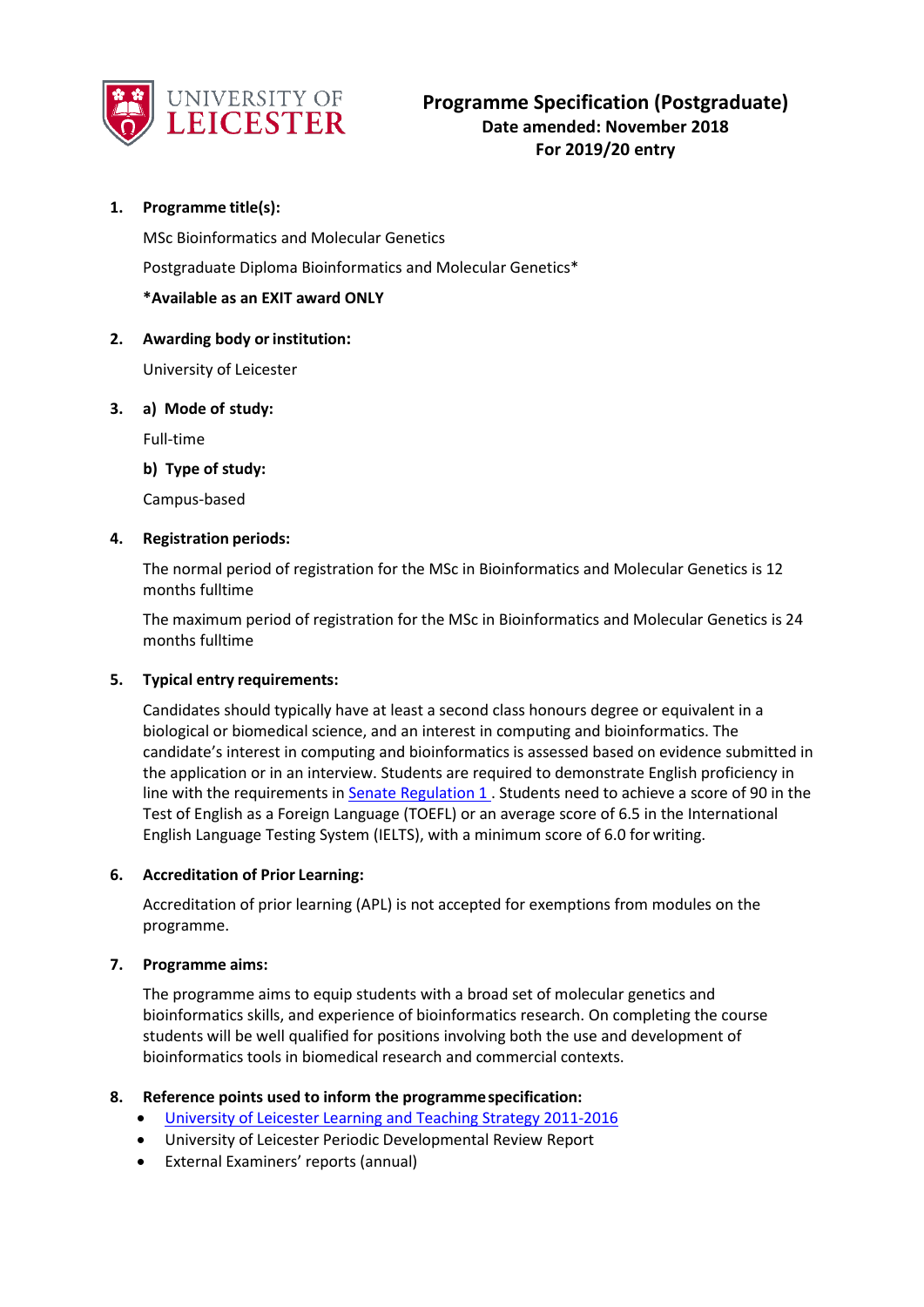# **9. Programme Outcomes:**

| <b>Intended Learning</b><br><b>Outcomes</b>                                                                                                                                                                                                          | <b>Teaching and Learning Methods</b>                                                                                 | <b>How Demonstrated?</b>                                                                                                                                                                                                                               |  |  |  |
|------------------------------------------------------------------------------------------------------------------------------------------------------------------------------------------------------------------------------------------------------|----------------------------------------------------------------------------------------------------------------------|--------------------------------------------------------------------------------------------------------------------------------------------------------------------------------------------------------------------------------------------------------|--|--|--|
|                                                                                                                                                                                                                                                      | (a) Discipline specific knowledge and competencies                                                                   |                                                                                                                                                                                                                                                        |  |  |  |
|                                                                                                                                                                                                                                                      | Knowledge                                                                                                            |                                                                                                                                                                                                                                                        |  |  |  |
| At the end of the course<br>students should be able to<br>demonstrate a core knowledge<br>of the field of bioinformatics<br>and the applications of<br>bioinformatics to molecular<br>genetics.                                                      | Lectures, Surgeries, Seminars,<br>Targeted reading, Computer<br>practical classes, Project supervision<br>(MSc only) | Written reports, Programming<br>assignments, Seminar presentation,<br>Research project (MSc only),<br>Dissertation (MSc only), Short-<br>answer examinations, Problem-<br>based examinations, Computer-<br>based exercises, Problem-based<br>exercises |  |  |  |
| <b>Concepts</b>                                                                                                                                                                                                                                      |                                                                                                                      |                                                                                                                                                                                                                                                        |  |  |  |
| At the end of the course<br>students should be able to<br>demonstrate an in depth<br>knowledge of the role of<br>bioinformatics in biological<br>sciences, with particular<br>reference to data mining, data<br>analysis and data<br>interpretation. | Lectures, Surgeries, Seminars,<br>Targeted reading, Computer<br>practical classes, Project supervision<br>(MSc only) | Written reports, Programming<br>assignments, Research project (MSc<br>only), Dissertation (MSc only),<br>Problem-based examinations,<br>Computer-based exercises, Problem-<br>based exercises                                                          |  |  |  |
|                                                                                                                                                                                                                                                      | <b>Techniques</b>                                                                                                    |                                                                                                                                                                                                                                                        |  |  |  |
| At the end of the course<br>students should be able to<br>apply bioinformatics techniques<br>to a range of problems in<br>biological sciences.                                                                                                       | Surgeries, Computer practical<br>classes, Project supervision (MSc<br>only)                                          | Programming assignments, Research<br>project (MSc only), Problem-based<br>examinations, Computer-based<br>exercises, Problem-based exercises                                                                                                           |  |  |  |
|                                                                                                                                                                                                                                                      | <b>Critical analysis</b>                                                                                             |                                                                                                                                                                                                                                                        |  |  |  |
| At the end of the course<br>students should be able to<br>critically appraise results,<br>critically review the literature<br>and critically review web-based<br>material.                                                                           | Surgeries, Seminars, Targeted<br>reading, Computer practical classes,<br>Project supervision (MSc only)              | Written reports, Research project<br>(MSc only), Dissertation (MSc only),<br>Problem-based exercises                                                                                                                                                   |  |  |  |
|                                                                                                                                                                                                                                                      | <b>Presentation</b>                                                                                                  |                                                                                                                                                                                                                                                        |  |  |  |
| At the end of the course<br>students should be able to<br>present scientific results and<br>participate in scientific<br>discussion.                                                                                                                 | Lectures, Seminars, Project<br>supervision (MSc only)                                                                | Written reports, Seminar<br>presentation, Research project (MSc<br>only), Dissertation (MSc only)                                                                                                                                                      |  |  |  |
| <b>Appraisal of evidence</b>                                                                                                                                                                                                                         |                                                                                                                      |                                                                                                                                                                                                                                                        |  |  |  |
| At the end of the course<br>students should be able to<br>demonstrate good practice in<br>data mining, data analysis and<br>data interpretation relevant to<br>bioinformatics.                                                                       | Lectures, Surgeries, Seminars,<br>Computer practical classes, Project<br>supervision (MSc only)                      | Written reports, Seminar<br>presentation, Research project<br>(MSc only), Dissertation (MSc only),<br>Problem-based exercises                                                                                                                          |  |  |  |

Unless otherwise stated, programme outcomes apply to all awards specified in 1.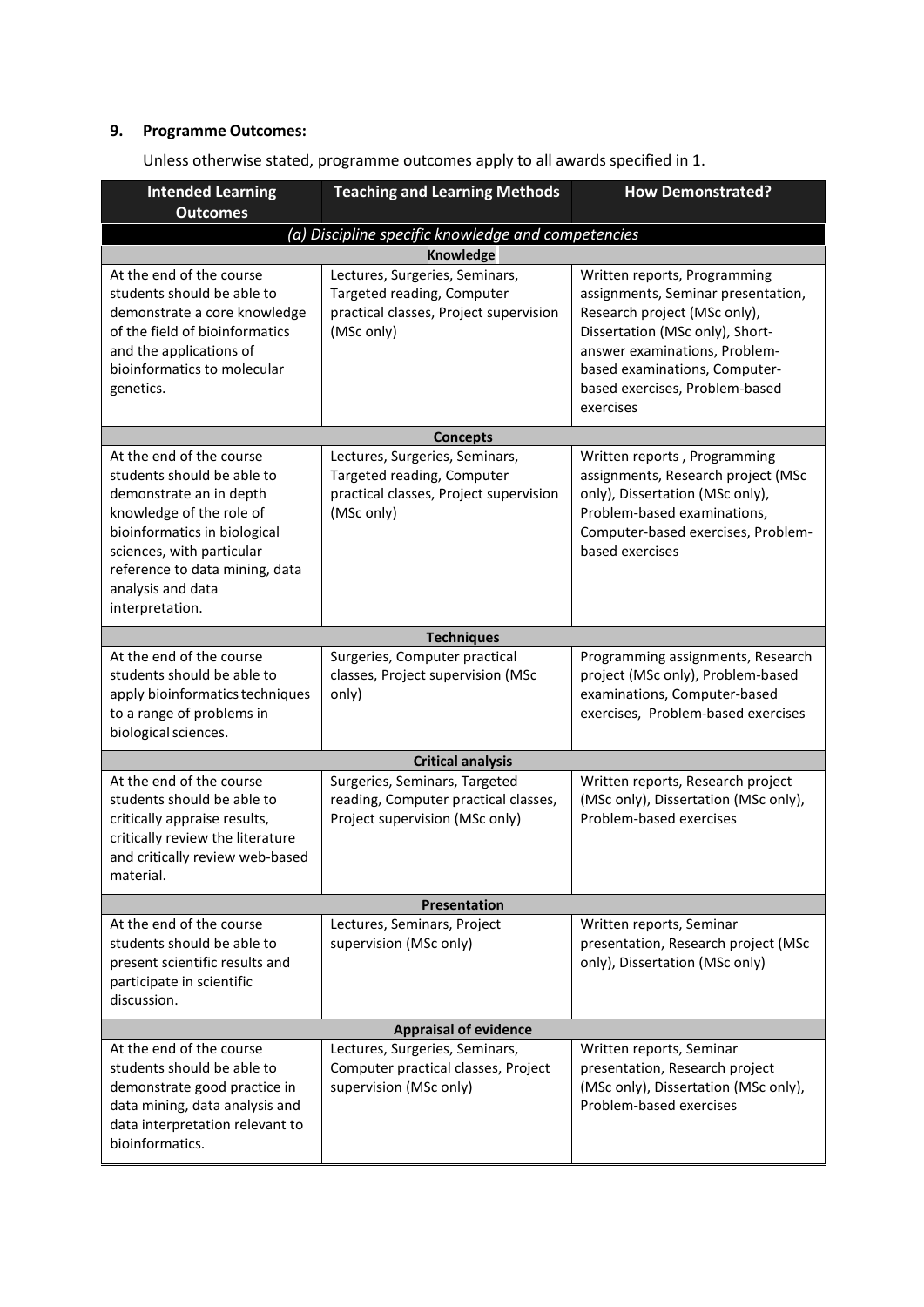| <b>Intended Learning</b><br><b>Outcomes</b>                                                                                                                                          | <b>Teaching and Learning Methods</b>                                                                                 | <b>How Demonstrated?</b>                                                                                                                                                                                                                               |  |  |  |
|--------------------------------------------------------------------------------------------------------------------------------------------------------------------------------------|----------------------------------------------------------------------------------------------------------------------|--------------------------------------------------------------------------------------------------------------------------------------------------------------------------------------------------------------------------------------------------------|--|--|--|
| (b) Transferable skills                                                                                                                                                              |                                                                                                                      |                                                                                                                                                                                                                                                        |  |  |  |
|                                                                                                                                                                                      | <b>Research skills</b>                                                                                               |                                                                                                                                                                                                                                                        |  |  |  |
| At the end of the course<br>students should be able to solve<br>problems, analyse data, and use<br>statistical tests appropriate to<br>typical bioinformatics research<br>questions. | Lectures, Surgeries, Seminars,<br>Computer practical classes, Project<br>supervision (MSc only)                      | Written reports, Programming<br>assignments, Research project (MSc<br>only), Dissertation (MSc only),<br>Problem-based examinations,<br>Computer-based exercises, Problem-<br>based exercises                                                          |  |  |  |
|                                                                                                                                                                                      | <b>Communication skills</b>                                                                                          |                                                                                                                                                                                                                                                        |  |  |  |
| At the end of the course<br>students should be able to write<br>scientific reports effectively,<br>and give effective oral<br>presentations.                                         | Lectures, Surgeries, Seminars,<br>Project supervision (MSc only)                                                     | Written reports, Seminar<br>presentation, Dissertation (MSc<br>only), Short-answer examinations,<br>Problem-based examinations                                                                                                                         |  |  |  |
| Data presentation                                                                                                                                                                    |                                                                                                                      |                                                                                                                                                                                                                                                        |  |  |  |
| At the end of the course<br>students should be able to use<br>appropriate statistical tests in<br>data analysis and present data<br>effectively.                                     | Lectures, Surgeries, Seminars,<br>Computer practical classes, Project<br>supervision (MSc only)                      | Written reports, Programming<br>assignments, Dissertation (MSc only),<br>Problem-based examinations,<br>Computer-based exercises, Problem-<br>based exercises                                                                                          |  |  |  |
|                                                                                                                                                                                      | <b>Information technology</b>                                                                                        |                                                                                                                                                                                                                                                        |  |  |  |
| At the end of the course<br>students should be competent<br>in general computing and in<br>bioinformatics computing<br>specifically                                                  | Lectures, Surgeries, Computer<br>practical classes, Project supervision<br>(MSc only)                                | Written reports, Programming<br>assignments, Seminar presentation,<br>Research project (MSc only),<br>Dissertation (MSc only), Short-<br>answer examinations, Problem-<br>based examinations, Computer-<br>based exercises, Problem-based<br>exercises |  |  |  |
|                                                                                                                                                                                      | <b>Problem solving</b>                                                                                               |                                                                                                                                                                                                                                                        |  |  |  |
| At the end of the course<br>students should be able to solve<br>problems effectively.                                                                                                | Lectures, Surgeries, Seminars,<br>Computer practical classes, Project<br>supervision (MSc only)                      | Written reports, Programming<br>assignments, Research project (MSc<br>only), Dissertation (MSc only),<br>Problem- based examinations,<br>Computer- based exercises,<br>Problem-based exercises                                                         |  |  |  |
|                                                                                                                                                                                      | <b>Working relationships</b>                                                                                         |                                                                                                                                                                                                                                                        |  |  |  |
| At the end of the course<br>students should be able to<br>manage projects, display<br>organisational skills and<br>manage time effectively.                                          | Lectures, Surgeries, Seminars,<br>Targeted reading, Computer<br>practical classes, Project supervision<br>(MSc only) | Written reports, Programming<br>assignments, Seminar presentation,<br>Research project (MSc only),<br>Dissertation (MSc only), Short-<br>answer examinations, Problem-<br>based examinations, Computer-<br>based exercises, Problem-based<br>exercises |  |  |  |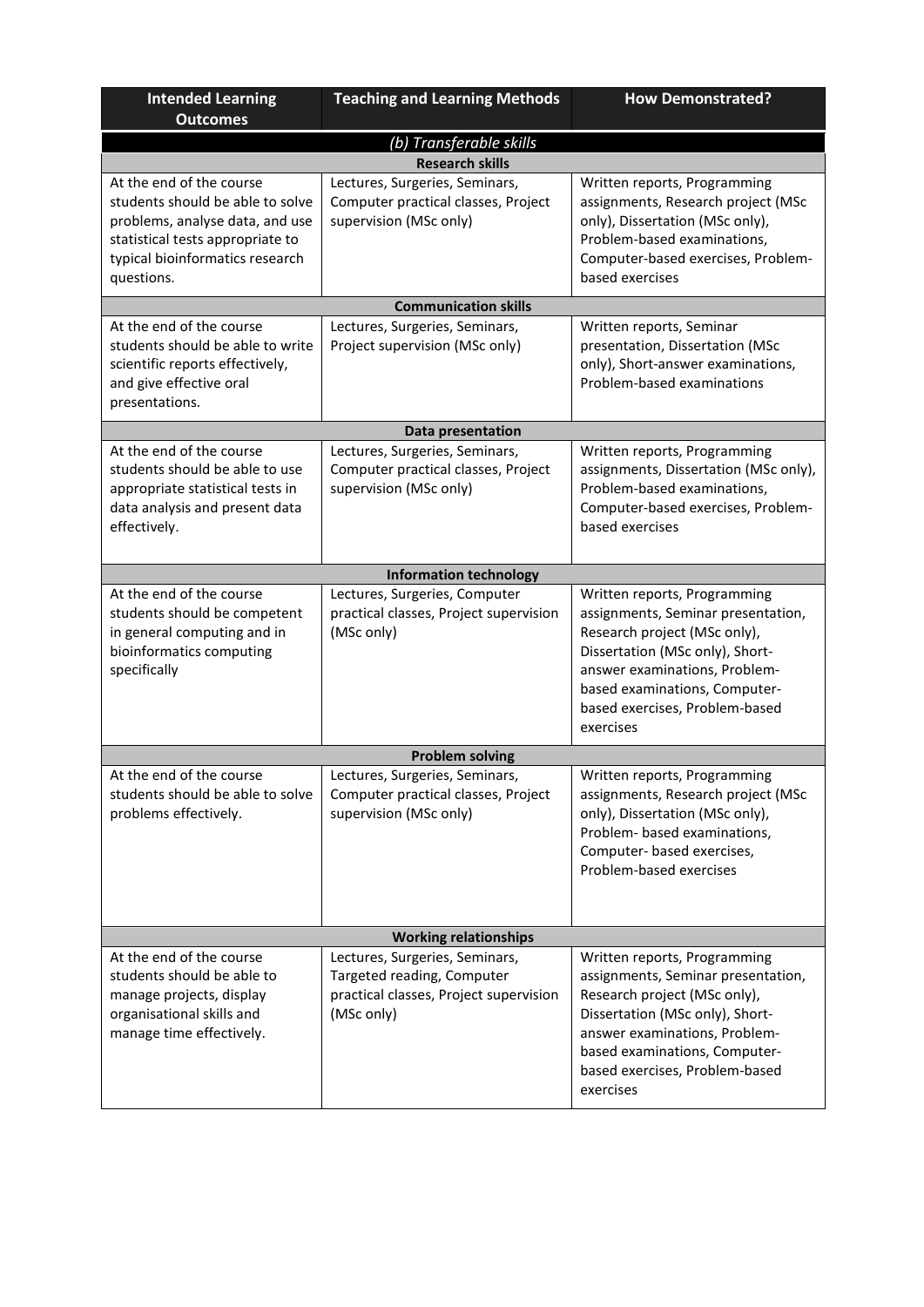| <b>Intended Learning</b><br><b>Outcomes</b>                                                                                                      | <b>Teaching and Learning Methods</b>                                                                                 | <b>How Demonstrated?</b>                                                                                                                                   |  |  |  |
|--------------------------------------------------------------------------------------------------------------------------------------------------|----------------------------------------------------------------------------------------------------------------------|------------------------------------------------------------------------------------------------------------------------------------------------------------|--|--|--|
| <b>Managing learning</b>                                                                                                                         |                                                                                                                      |                                                                                                                                                            |  |  |  |
| At the end of the course<br>students should be able to<br>develop new skills, manage<br>information and develop<br>specialisation and interests. | Lectures, Surgeries, Seminars,<br>Targeted reading, Computer<br>practical classes, Project supervision<br>(MSc only) | Written reports, Programming<br>assignments, Seminar presentation,<br>Research project (MSc only),<br>Dissertation (MSc only), Problem-<br>based exercises |  |  |  |
| Career management                                                                                                                                |                                                                                                                      |                                                                                                                                                            |  |  |  |
| At the end of the course<br>students should be able to<br>confidently apply to positions<br>relevant to the subject of for<br>further study.     | Career services session                                                                                              | Monitoring of employability.                                                                                                                               |  |  |  |

## **10. Special features**

Combination of computational skills and modern molecular genetics laboratory techniques; Laptop included in course fee;

## **11. Indicators of programme quality**

Programme quality will be monitored by an annual developmental review process and the report of the external examiner.

## **12. Scheme of Assessment:**

As defined in **Senate Regulation 6: Regulations governing taught postgraduate** programmes of study.

#### **13. Progression points**

As defined in **Senate Regulation 6: Regulations governing taught postgraduate** programmes of study.

In cases where a student has failed to meet a requirement to progress he or she will be required to withdraw from the course. Where appropriate a recommendation will be made to the Board of Examiners for a postgraduate diploma as an exit award only on completion of the required number of credits.

#### **14. Rules relating to re-sits orre-submissions:**

As defined in **Senate Regulation 6: Regulations governing taught postgraduate** programmes of study.

## **15. Additional features** (e.g. timetable for admissions)

Timetable for admissions as for the MSc Molecular Genetics.